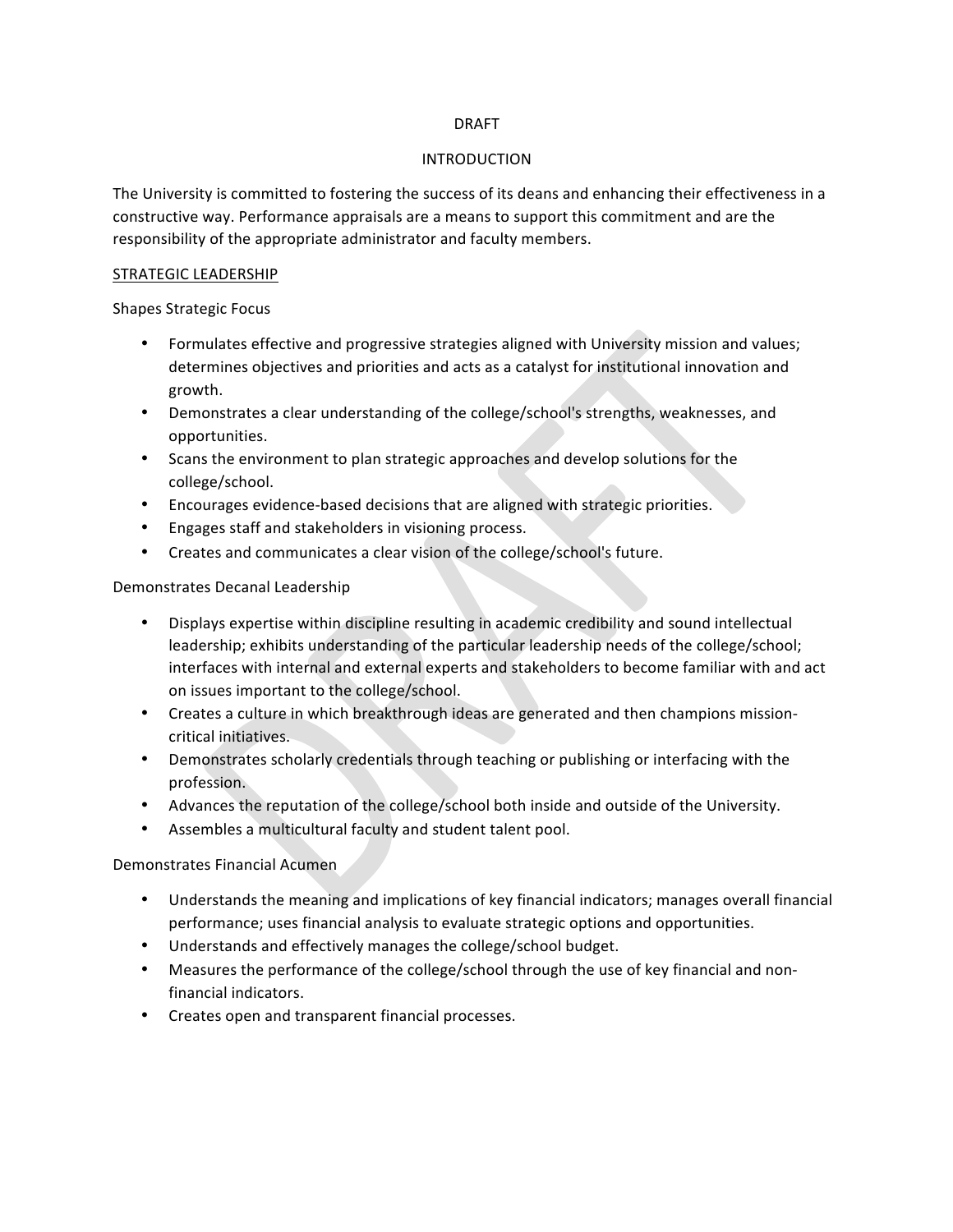# **Sample Strategic Leadership Questions**

- 1. The Dean has a clear strategic vision for the College/School
- 2. The Dean uses available data sources to improve the strategic vision
- 3. The Dean facilitates the accomplishments of the school's strategic goals
- 4. The Dean continues to be a scholar within the academic community
- 5. The Dean has been effective in gaining an appropriate share of resources for the college from the total university appropriation
- 6. The Dean has been effective in helping the college to acquire federal funding
- 7. The Dean has been effective in helping secure resources from private sources (gifts, grants, etc.)
- 8. Collaborates with faculty for ongoing program improvement.
- 9. When necessary, collaborates with faculty to lead effective change.
- 10. Strikes a useful balance between change and department stability.

# **RESULTS LEADERSHIP**

Ensures Execution

- Anticipates change, conveys clear priorities, and aligns efforts across functions; addresses barriers, takes action, and holds self and others accountable for results.
- Ensures that others have the resources, information, authority, and support needed to achieve strategic objectives.
- Takes action, even when risk is great, and balances tradeoffs appropriately.
- Balances the achievement of day-to-day results with the accomplishment of key initiatives.
- Anticipates and then addresses the impact of large scale changes on morale and productivity.
- Holds self accountable and ensures accountability in others for achieving results.

# Manages HR Systems

Builds a team (faculty, administrators, graduate students, and staff) that addresses the short-term and long-term goals of the college/school; supports the development of high-achieving faculty and staff; ensures that unproductive performance issues are addressed.

- Effectively identifies, attracts, and hires faculty/staff.
- Promotes the engagement, development, and equitable treatment of people from diverse backgrounds.
- Ensures adoption of applicable best practices for the management of the college/school's human resources.
- Creates a climate in which faculty and staff are encouraged to develop and continuously learn.
- Provides insightful, motivating, and constructive feedback, coaching, and guidance

# **Sample Results Leadership Questions**

1. The Dean has given appropriately balanced attention to the college's instructional, research, and service responsibilities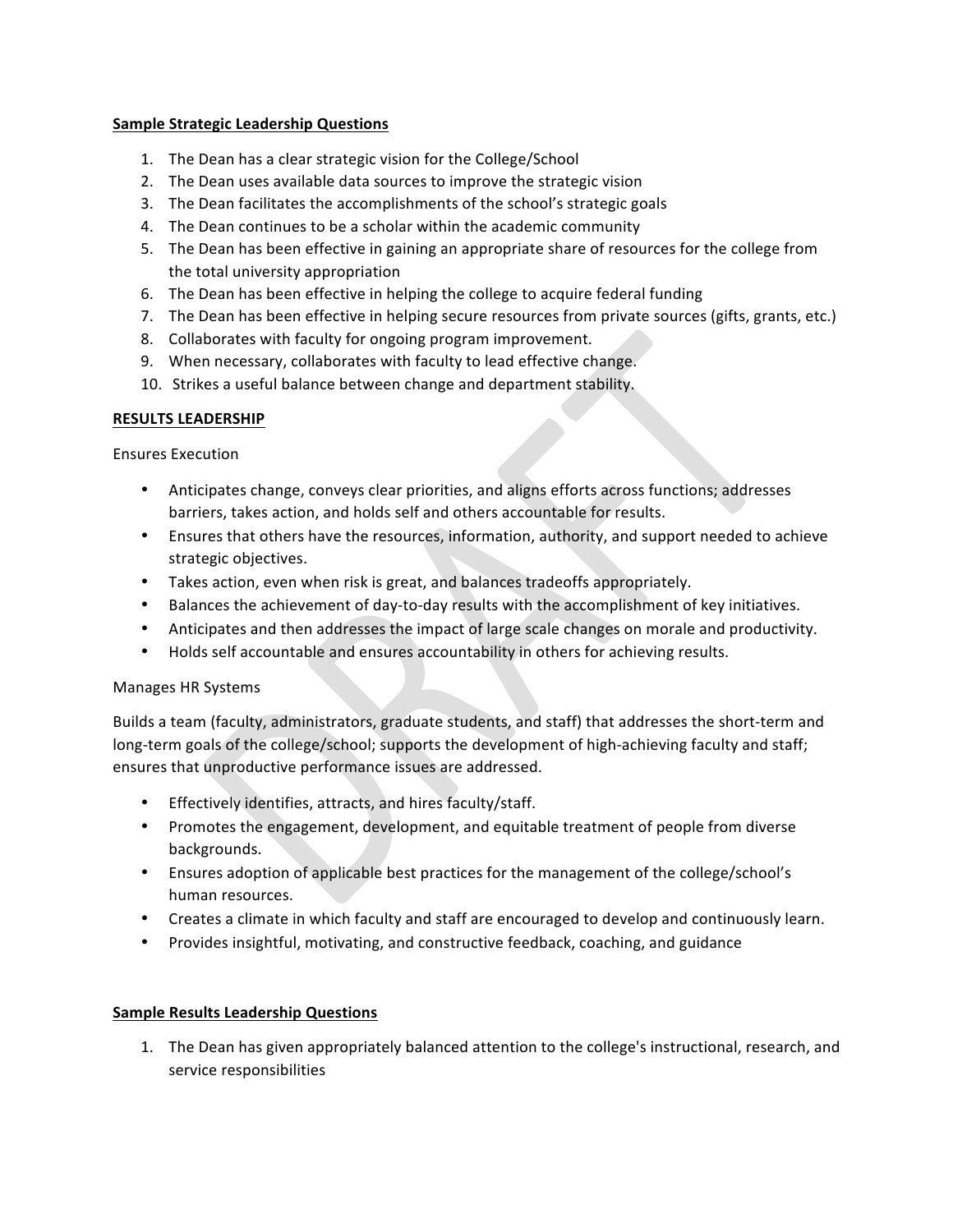- 2. The Dean has made administrative decisions that facilitated improvement of the under graduate programs
- 3. The Dean has made administrative decisions that facilitated improvement of the graduate programs
- 4. The Dean has made administrative decisions that facilitated improvement in the college's research programs
- 5. The Dean has made administrative decisions that facilitated improvement in the college's outreach or service to the public
- 6. The Dean has made administrative decisions that facilitated improvement in the college's outreach or services to the profession

# **PEOPLE LEADERSHIP**

- Communicates Openly and Listens
- Presents ideas effectively gauging the needs of the audience; actively listens and incorporates input from others.
- Fosters an environment of open, honest, and respectful discussion of all issues.
- Communicates effectively to internal and external audiences by tailoring message, style, and content.
- Creates an environment that ensures others have appropriate access to information which may be useful to them.
- Listens attentively and with empathy to concerns expressed by others.
- Influences and Inspires
- Promotes ideas and proposals persuasively shaping stakeholder opinion; creates a climate that fosters personal investment and nurtures commitment to a common vision and shared values; inspires action without relying solely on authority.
- Establishes credibility by demonstrating broad knowledge, good judgment, and deep expertise.
- Positions ideas and proposals to address the needs, interests, and concerns of stakeholders.
- Promotes positions and ideas with conviction, even when faced with resistance.
- Generates energy and enthusiasm in others by appealing to their personal values and goals.
- Motivates and challenges others to define new opportunities and continuously improve the college/school.
- Celebrates and recognizes the significant achievements of others.
- Builds Relationships and Fosters Collaboration
- Cultivates an active network of relationships inside and outside functional area; fosters collaboration and teamwork by being inclusive, supportive, cooperative, and sharing power.
- Effectively cultivates and manages key constituent relationships.
- Connects people from across collegiate, cultural, institutional, and global boundaries to accomplish goals.
- Creates an engaging, collaborative work environment by bringing diverse people and ideas together.
- Works toward achieving consensus among multiple stakeholders.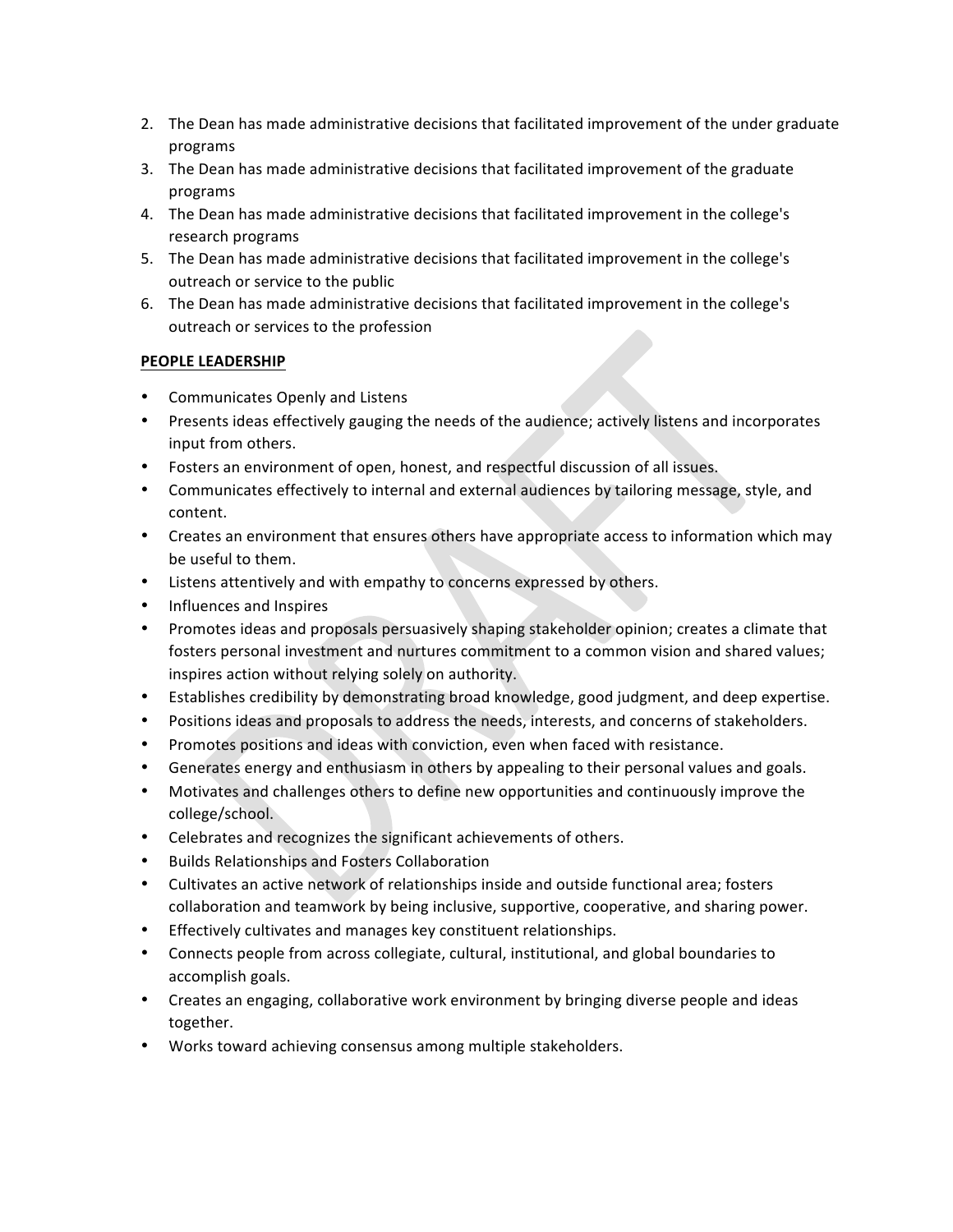# **Sample People Leadership questions**

- 1. The Dean has established appropriate methods for informing the faculty of important developments . . . . .
- 2. The Dean has established appropriate methods for informing other administrators of important developments . . . . . . . . . . . . . . . . . . . . . . . . . . . . . . .
- 3. The Dean has established effective ways for gaining representative faculty opinion on relevant  $i$ ssues  $\dots \dots \dots \dots \dots \dots \dots \dots \dots \dots \dots \dots \dots \dots \dots \dots \dots \dots$
- 4. The Dean's Office has provided useful faculty services . . . . . . . . . . . . . . . . . . . . . . . . . . . . . . . . . . . .
- 5. When evaluating faculty, applies the unit's performance criteria and standards fairly and consistently.
- 6. Encourages faculty professional development efforts.
- 7. Communicates with faculty in an honest and forthright way.
- 8. Seeks feedback for decisions directly affecting faculty.
- 9. Collaborates effectively with faculty in department planning and problem-solving.
- 10. Conducts chair's work in a way that contributes to a collegial environment.
- 11. Carries out chair's responsibilities in a timely way.

# **PERSONAL LEADERSHIP**

- Establishes Trust
- Respects all individuals and treats them fairly; honors commitments to others; models high ethical standards and integrity.
- Establishes an environment in which integrity and ethics is the norm.
- Delivers on commitments.
- Treats others fairly and respectfully.
- Displays openness to new ideas and alternative approaches.
- Demonstrates the courage to do what is right despite personal risk or discomfort.
- Projects a credible, positive image in public.
- Demonstrates Emotional Acuity
- Considers and responds appropriately to the needs and feelings of others; understands impact of own behavior; has a realistic understanding of own strengths and development needs; is committed to continuous learning.
- Exhibits an awareness of one's own capabilities and development needs.
- Recognizes the feelings of others and exhibits an appropriate level of composure, patience, and diplomacy.
- Trusts the judgment of others, giving them latitude to exercise authority in their own areas of expertise.
- Demonstrates flexibility and comfort with ambiguity.

# **Sample personal leadership questions**

- 1. Within policies and procedures is supportive of faculty in handling student complaints.
- 2. Consults with faculty first when students raise an issue regarding faculty-student interactions.
- 3. Gives faculty support and guidance when students take an issue to the Dean.
- 4. Serves effectively as a liaison between faculty and other administrators.